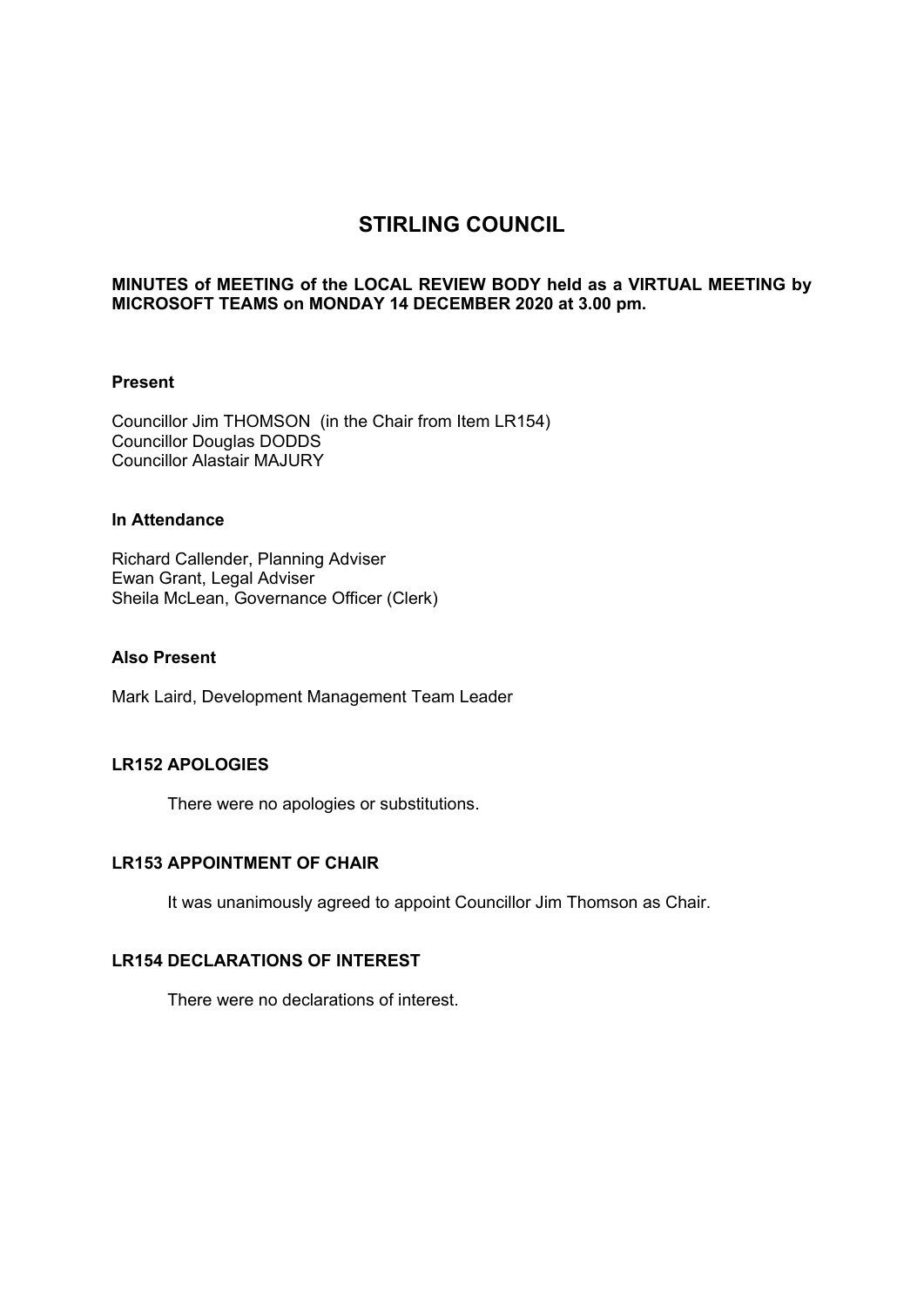#### **LR155 APPLICATION FOR REVIEW ERECTION OF DETACHED GARAGE/WORKSHOP (RETROSPECTIVE) BILLYN HOUSE, BLANEFIELD, G63 9QL – W HOGG APPLICATION NO: 20/00219/FUL**

Members considered a Notice of Review submitted by the Applicant's Agent, seeking a review of the decision by the Appointed Officer of the Council to refuse retrospective planning permission for a detached garage/workshop at Billyn House, Blanefield.

The Planning Adviser described the proposal, the reasons for the Appointed Officer's decision and the grounds for the Notice of Review, and answered a number of questions from Members. He provided a visual presentation which included location details and photographs of the site.

### **Decision**

The Local Review Body agreed:-

- 1. that there was sufficient information before it to decide the matter without further procedure;
- 2. that, having considered the Notice of Review and other papers submitted by the Planning Authority, and having regard to the whole circumstances, to refuse the review, for the following reasons:-
	- (a) In the opinion of the Planning Authority the retrospective workshop is contrary to Primary Policy One, Policy 1.1, Primary Policy 9 and Policy 9.1 of the Adopted Stirling Council Local Development Plan October 2018, as it represents a sizable building, which is not considered to be of an appropriate scale or design for its countryside setting. It is considered to be of a size and scale that will have a detrimental impact on the amenity of the site and its wider setting.
	- (b) In the opinion of the Planning Authority the retrospective workshop is contrary to Policy 2.9 of the Adopted Stirling Council Local Development Plan October 2018, as it represents economic rural development, not within an allocated employment site, Rural Activity Area or an area safeguarded for such uses and it has not been proven the building is essential at this location.
	- (c) In the opinion of the Planning Authority the retrospective workshop is contrary to Policy 9.1 of the Adopted Stirling Council Local Development Plan October 2018, as the retrospective workshop design and finish is not considered to complement the site and will not enhance the character and setting of the location. The proposed scale, massing and design will detract from the character of the area and the setting of the Kilpatrick Hills Local Landscape Area (LLA 8).
- 3. to remit to the Planning Adviser and Legal Adviser to prepare and issue the Decision Notice.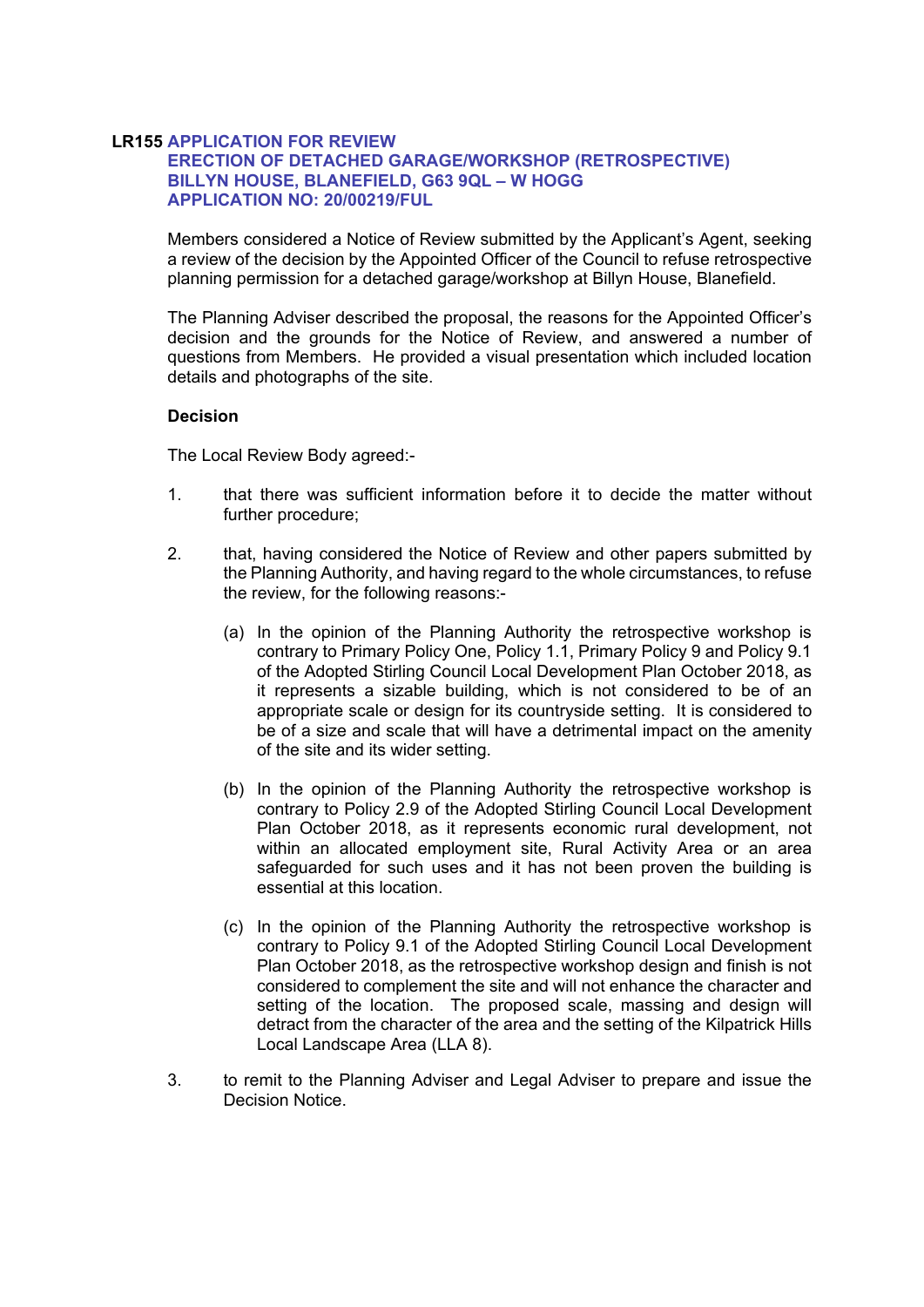#### **LR156 APPLICATION FOR REVIEW**

## **ERECTION OF 2 DWELLING HOUSES – LAND ADJACENT AND SOUTH OF THE OLD STABLES, PENDREICH ROAD, BRIDGE OF ALLAN – F MCNICOL APPLICATION NO: 19/00982/PPP**

Members considered a Notice of Review submitted by the Applicant's Agent, seeking a review of the decision by the Appointed Officer of the Council to refuse planning permission for the erection of two dwellinghouses at land adjacent and south of The Old Stables, Pendreich Road, Bridge of Allan.

The Planning Adviser described the proposal, the reasons for the Appointed Officer's decision and the grounds for the Notice of Review, and answered a number of questions from Members. He provided a visual presentation which included location details and photographs of the site.

In terms of Standing Order 63, Councillor Majury, having moved to approve the application but failing to find a seconder, requested that his dissent be recorded.

#### **Decision**

The Local Review Body agreed:-

- 1. that there was sufficient information before it to decide the matter without further procedure;
- 2. that, having considered the Notice of Review and other papers submitted by the Planning Authority, and having regard to the whole circumstances, to refuse the review, for the following reasons:-

The proposal is considered to depart from Policy 2.10 Housing in the Countryside of the Stirling Local Development Plan 2018 and fails to satisfy criteria provided for in Supplementary Guidance Housing in the Countryside (May, 2020). The siting of new housing on this particular site is also likely to have a significant adverse visual impact on the Local Landscape Area, contrary to Primary Policy 9 Managing Landscape Change and Policy 9.1 Protecting Special Landscapes of the Stirling Local Development Plan 2018.

3. to remit to the Planning Adviser and Legal Adviser to prepare and issue the Decision Notice.

#### **LR157 APPLICATION FOR REVIEW**

**SINGLE STOREY REAR EXTENSION TO EXISTING DWELLINGHOUSE AND ERECTION OF AN ADJOINING DWELLING HOUSE – 12 EDENKILN PLACE, STRATHBLANE – GORDON & BRIDIE COWAN APPLICATION NO: 20/00258/FUL** 

Members considered a Notice of Review submitted by the Applicant's Agent, seeking a review of the decision by the Appointed Officer of the Council to refuse planning permission for a single storey rear extension to an existing dwellinghouse and the erection of an adjoining dwelling house at 12 Edenkiln Place, Strathblane.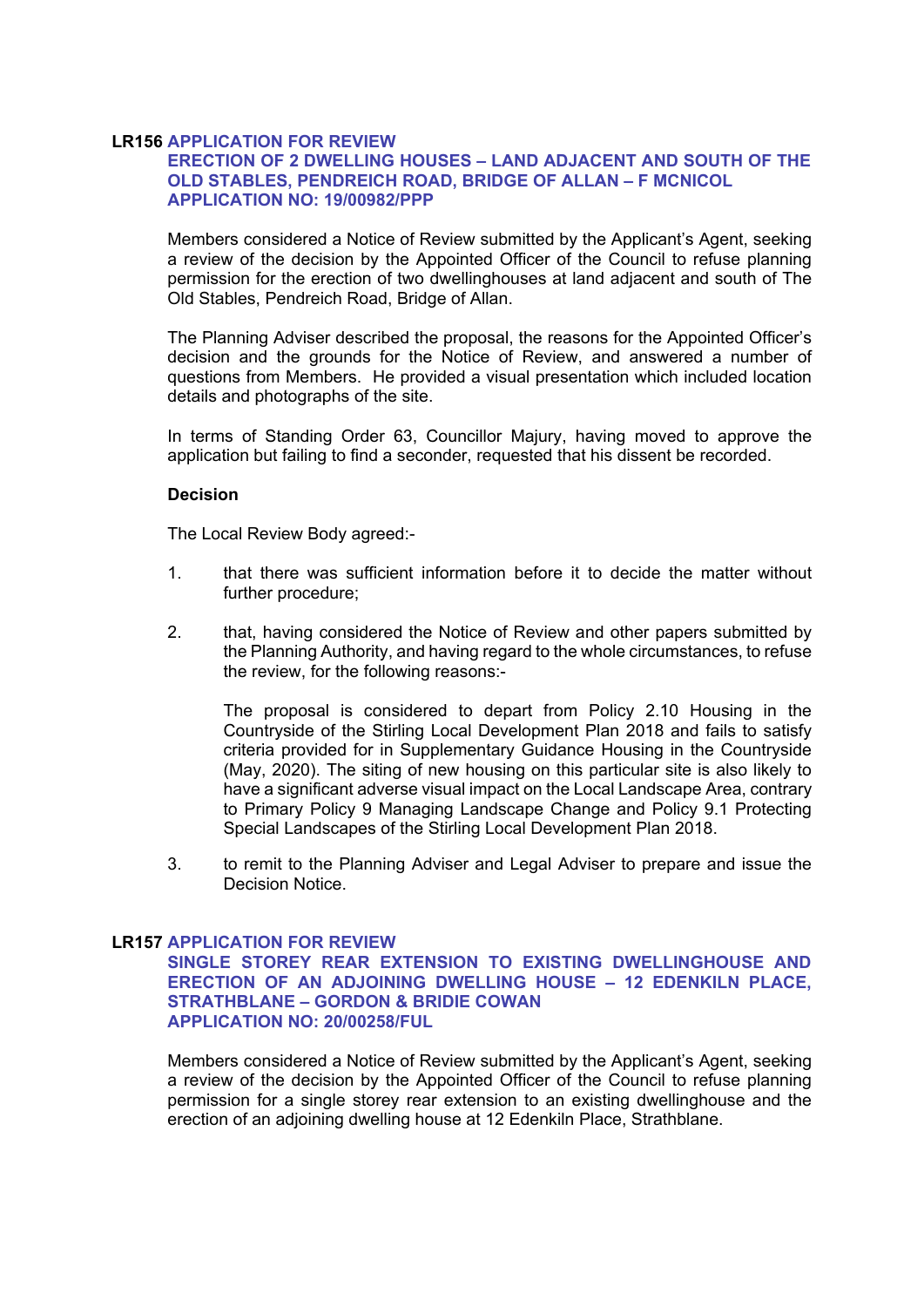The Planning Adviser described the proposal, the reasons for the Appointed Officer's decision and the grounds for the Notice of Review, and answered a number of questions from Members. He provided a visual presentation which included location details and photographs of the site.

Members were advised that in the Notice of Review submission, the Applicants had sought to introduce new matters not before the case officer when taking the original decision and that this new evidence should be disregarded.

#### **Decision**

The Local Review Body agreed:-

- 1. that there was sufficient information before it to decide the matter without further procedure;
- 2. that, having considered the Notice of Review and other papers submitted by the Planning Authority, and having regard to the whole circumstances, to refuse the review, for the following reasons:-

In the opinion of the Planning Authority, the proposals are not considered to be in accordance with Policy 1.1 part (a) or 2.11 part (a) of the Adopted Stirling Council Local Development Plan October 2018, as the submitted drawings do not demonstrate that vehicles from each property can move safely, without obstruction from the vehicles associated with the other dwelling, ensuring safe access and egress. Furthermore, only one off street space is shown where a minimum of two is required.

3. to remit to the Planning Adviser and Legal Adviser to prepare and issue the Decision Notice.

#### **LR158 APPLICATION FOR REVIEW**

**CONVERSION OF EXISTING SINGLE STOREY WORKSHOP TO FORM 2 BEDROOM HOLIDAY LETTING ACCOMMODATION – GARTCURRACHAN FARM, ABERFOYLE – FRASER HAMILTON APPLICATION NO: 20/00350/FUL** 

Members considered a Notice of Review submitted by the Applicant's Agent, seeking a review of the decision by the Appointed Officer of the Council to refuse planning for the conversion of an existing single storey workshop to form two bedroom holiday letting accommodation at Gartcurrachan Farm, Aberfoyle.

The Planning Adviser described the proposal, the reasons for the Appointed Officer's decision and the grounds for the Notice of Review, and answered a number of questions from Members. He provided a visual presentation which included location details and photographs of the site.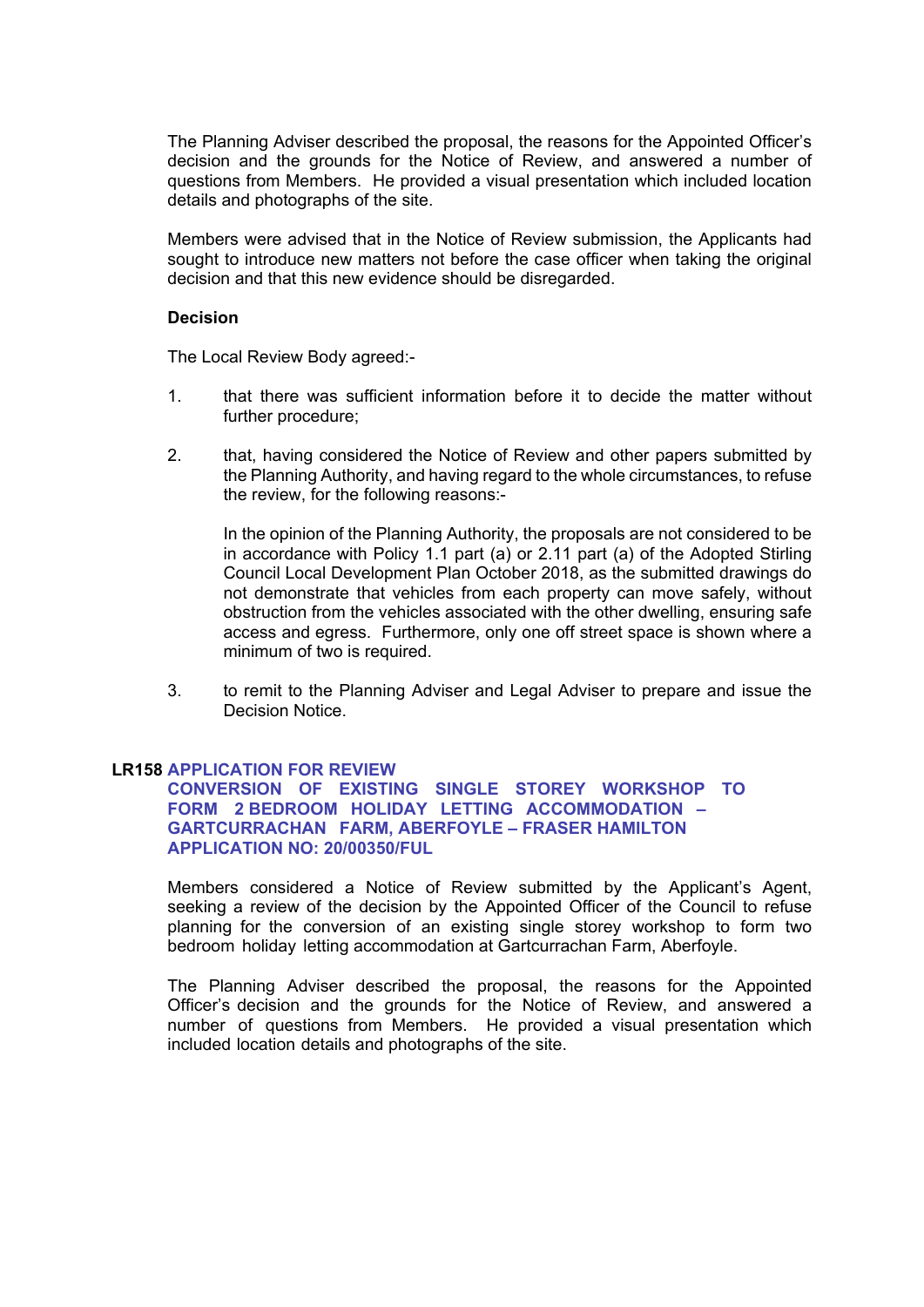#### **Decision**

The Local Review Body agreed:-

- 1. that there was sufficient information before it to decide the matter without further procedure;
- 2. that, having considered the Notice of Review and other supporting documents submitted by the Applicant and the other papers submitted by the Planning Authority and having regard to the whole circumstances, to allow the Review, with conditions as set out on page 151 of the Agenda and an occupancy condition that accorded with a similar condition attached to planning permission for Erection of 3 No. tourism chalets (Ref no. 19/00778/FUL) elsewhere on Gartcurrachan Farm, for the following reasons:-
	- (a) that the proposed change of use of the substantially completed garage/workshop to form 2 bedroom holiday letting accommodation would accord with Stirling Local Development Plan Policy 2.10 and supporting Supplementary Guidance – Housing in the Countryside, in so far as:-
		- (i) as demonstrated in the Grounds of Review the application site was previously occupied by a redundant storage building, and therefore the proposed development could be supported under criteria (vi) When the proposal will result in the beneficial re-use of a Brownfield site;
		- (ii) that Policy 2.10 defines new houses as including those for holiday let outwith managed chalet developments;
		- (iii) that the holiday letting accommodation was designed and sited in a manner appropriate to the countryside, sympathetic to its setting and there was an appropriate fit with the existing building group;
- 3. to remit to the Planning Adviser and Legal Adviser to prepare and issue the Decision Notice.

## **LR159 APPLICATION FOR REVIEW**

#### **ERECTION OF DWELLING HOUSE AND GARAGE – LAND 470M NORTH EAST OF WEST TORRIE, DOUNE – MRS V GRAY APPLICATION NO: 20/00467/PPP**

Members considered a Notice of Review submitted by the Applicant's Agent, seeking a review of the decision by the Appointed Officer of the Council to refuse planning permission for the erection of a dwelling house and garage at land north east of West Torrie, Doune.

The Planning Adviser described the proposal, the reasons for the Appointed Officer's decision and the grounds for the Notice of Review, and answered a number of questions from Members. He provided a visual presentation which included location details and photographs of the site.